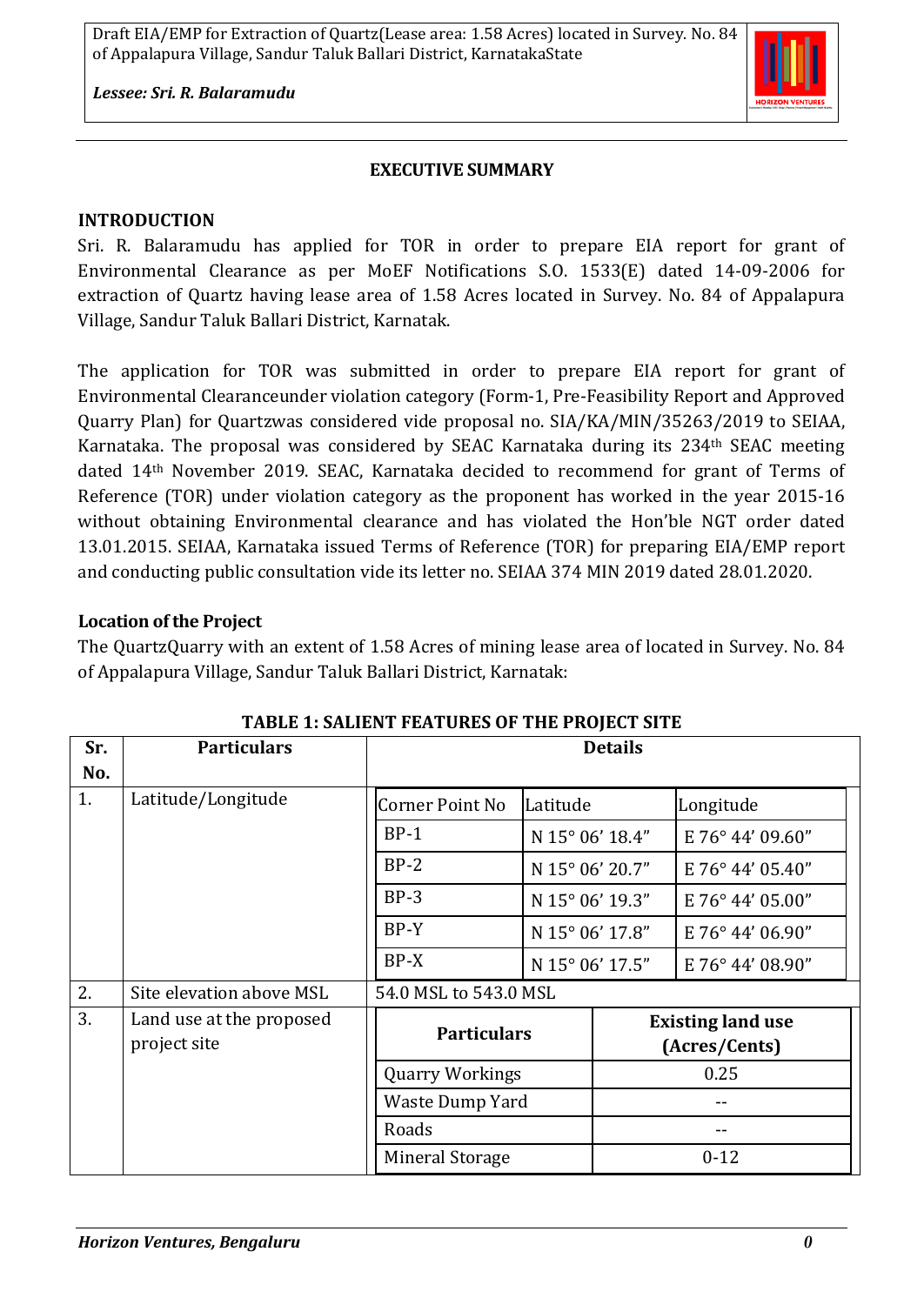

*Lessee: Sri. R. Balaramudu*

| Sr.<br>No. | <b>Particulars</b>             | <b>Details</b>                                               |      |  |  |
|------------|--------------------------------|--------------------------------------------------------------|------|--|--|
|            |                                | Proposed Buffer Zone                                         | 0.59 |  |  |
|            |                                | Undisturbed area                                             | 0.62 |  |  |
|            |                                | Total                                                        | 1.58 |  |  |
| 4.         | Nearest roadway                | NH 63 - 8.85 Kms (NW)(Bellary -Hubli Road)                   |      |  |  |
|            |                                | SH 132 (Kudatini -Ballary Road) - 6.00 Kms(NE)               |      |  |  |
|            |                                | Major District road - Anthapura - Tumati Road - 0.22         |      |  |  |
|            |                                | Kms(S)                                                       |      |  |  |
| 5.         | <b>Nearest Railway Station</b> | Toranagallu Railway Station - 13.20 Kms(NW)                  |      |  |  |
| 6.         | Nearest Railway line           | Bellary - Guntakal broad-gauge section of South western      |      |  |  |
|            |                                | railways                                                     |      |  |  |
| 7.         | Nearest Air Port               | Jindal Vijaynagar Airport $\sim$ 14.03 km, towards Northwest |      |  |  |
| 8.         | Nearest village/major town     | Appalpura Village - 1.80 Kms (NE)                            |      |  |  |
|            |                                | Bellary Town $\sim 20.0$ km, towards East                    |      |  |  |
| 9.         | Hills/valleys                  | No major hills and valleys within 10 km radius               |      |  |  |
| 10.        | Ecologically sensitive zone    | Chikkantapur Reserved Forest -0.30 kms (N)                   |      |  |  |
|            |                                | Bellary Reserved Forest - 2.00 KMs(SE)                       |      |  |  |
|            |                                | The Project site does not come under Western Ghats           |      |  |  |
| 11.        | Reserved/Protected forests     | Chikkantapur Reserved Forest -0.30 kms (N)                   |      |  |  |
|            |                                | Bellary Reserved Forest - 2.00 KMs(SE)                       |      |  |  |
| 12.        | Historical/tourist places      | None within 5 km radius area                                 |      |  |  |
| 13.        | <b>Nearest Industries</b>      | Suvan Steel: 0.07 Km, E                                      |      |  |  |
|            |                                | Haraginadona Iron Ore mine: 5.65 Km, SW                      |      |  |  |
| 14.        | Nearest water bodies           | Avinamadagu Kere - 2.30 kms(S)                               |      |  |  |

# **PROJECT DESCRIPTION**

#### **Method of Mining**

An open cast Other than Semi Mechanized method will be adopted to operate the area. Since, the annual production is about 22,000 Tonnes per annum for five years, the Open cast method will be followed during the plan period

# **Anticipated life of the mine**

It may be seen that during plan period, it is proposed to maintain a suitable quartz production of about 22,000 tons per annum for 24 years.

# **Conceptual Mine Plan**

Based on reserves of quartz as Production capacity of 22,000 Tonnes per annum and will be excavated for the 5 years plan period, thus the anticipated life of the quarry shall be 24 years.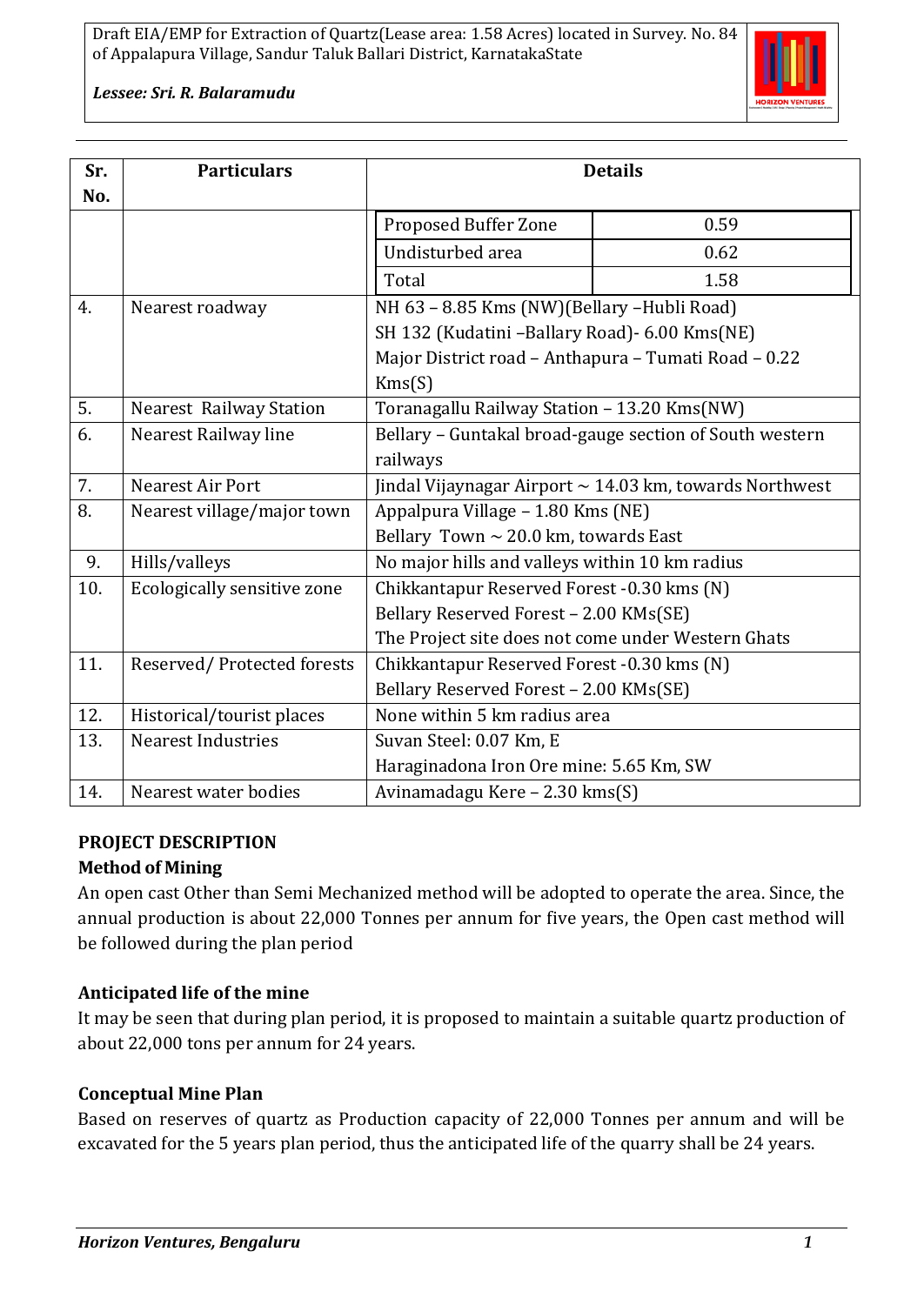

*Lessee: Sri. R. Balaramudu*

### **Waste Generation & Disposal**

There is no generation of waste from the quarry as the recovery will be 100%.

### **Water Requirement & Source**

Total water requirement for the project will be 12.60KLD, Requirement is met by procurement of water from the bore well nearby Tankers.

### **Manpower Requirement**

The said mine provides direct employment to 50people and generate indirect employment for several hundred people. Most of the directly employed manpower falls under skilled category Preference will be given to the local people as per their eligibility.

### **Site Infrastructure**

The Quarrywill haveits own office premises, canteen, first-aid center etc. Quarryoffice is well connected with wireless and telephone, internet & e-mail facilities for communication. The Quarryis provided with a workshop to undertake repairs and regular maintenance of mining machinery deployed.

#### **EXISTING ENVIRONMENTAL SCENARIO**

# **Baseline Environmental Studies**

**Meteorology & Ambient Air Quality**

# **Summary of Meteorological data generated at site (October 2019 to January 2020)**

| Temperature (°C)      | 15.6°C to 34.2°C |
|-----------------------|------------------|
| Relative Humidity (%) | 39% to 73%       |
| Wind Direction        | W                |
| Calm wind %           | 26.55%           |
|                       |                  |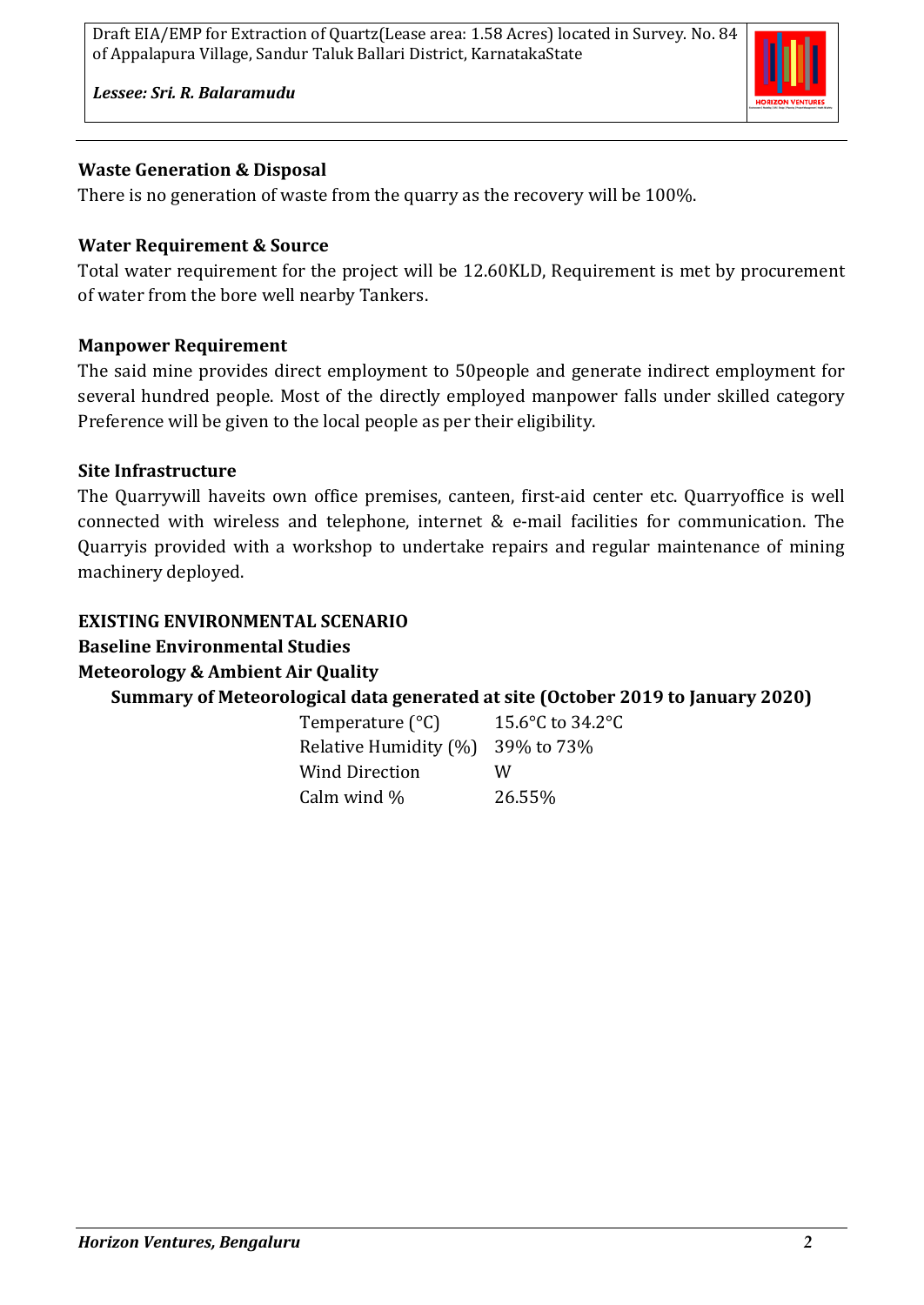

#### *Lessee: Sri. R. Balaramudu*



#### **Ambient Air Quality Status**

From the results, it is observed that the ambient air quality with respect to  $PM_{10}$ ,  $PM_{2.5}$ ,  $SO_2$ , and NOx at all the monitoring locations is within the permissible limits specified by CPCB.

#### **Ambient Noise Levels**

Ambient noise level monitoring was carried out at the 9 monitoring locations, those were selected for ambient air quality monitoring. The monitoring results are within limits**.**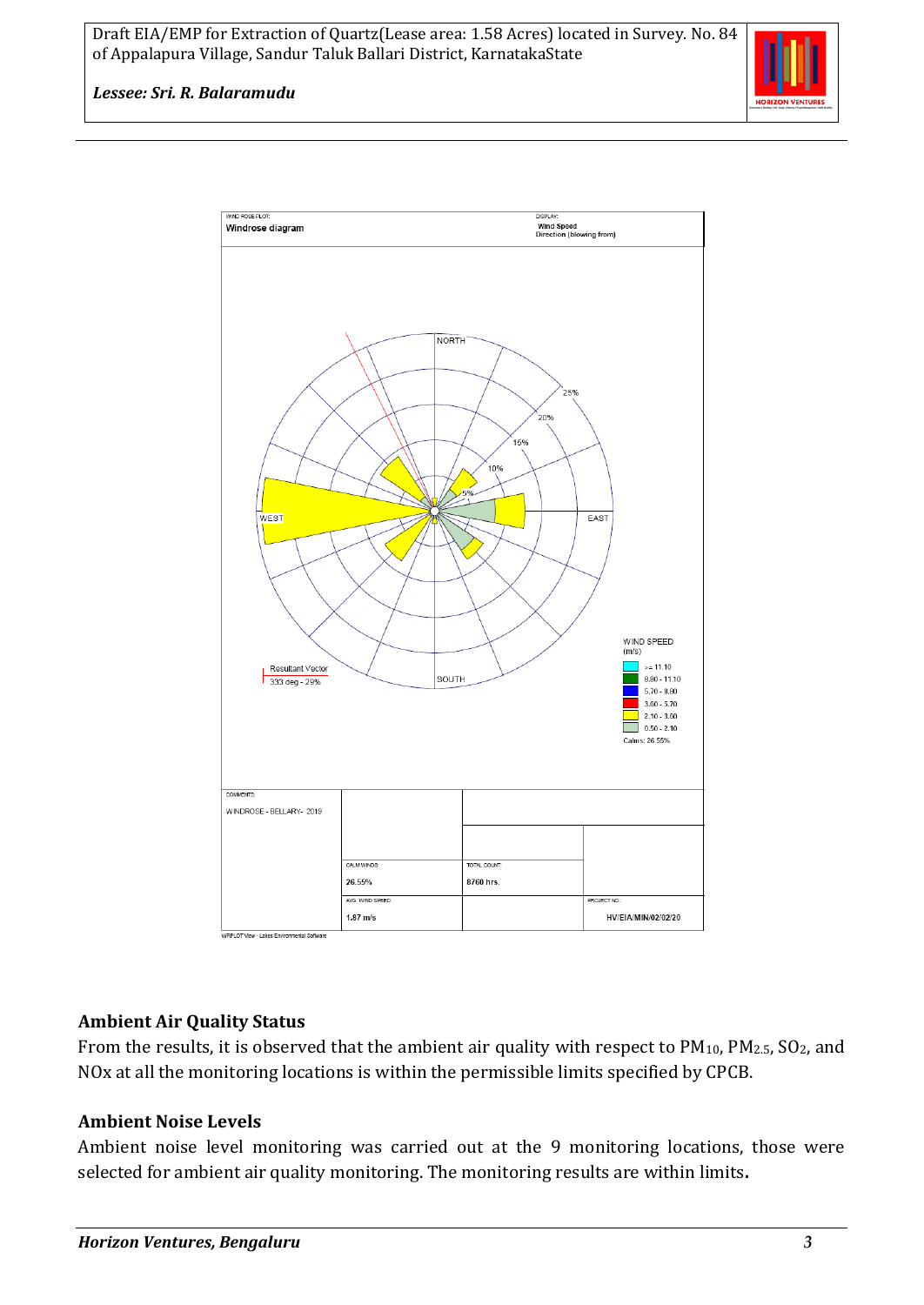

*Lessee: Sri. R. Balaramudu*

## **Biological Environment**

There are no National Park, Wildlife Sanctuary and Biosphere Reserve within 10 km radius. There are 2 Reserved Forests:

Chikkantapur Reserved Forest -0.30 kms (N) Bellary Reserved Forest – 2.00kKms(SE)

# **Proposed Biological Environment Conservation Measures**

- Thick Green belt will be developed around Quarrylease area and along transport road.
- Periodic maintenance of mineral transport road
- Regular sprinkling of water through mobile tanker on mineral transport road
- Mineral carrying trucks are loaded with only the stipulated quantity to avoid overloading and covered with tarpaulin to avoid spillage.

# **Socio-economic Environment**

- There is no habitation or private land in the Quartz Quarry. There is no rehabilitation and resettlement involved in the project.
- The said Quarry provides direct employment to 50 people and generate indirect employment for several hundred people. Most of the directly employed manpower falls under skilled category and the respective distribution / numbers is follows. Preference will be given to the local people as per their eligibility.
- The existing infrastructure facilities are sufficient to cater the needs of the Quartz Quarry. However, the Quarry management will take efforts as a part of CER for improvement in civic amenities like sanitation, drinking water facilities, transport road, etc in the nearby villages.

# **ENVIRONMENTAL MONITORING PROGRAM**

An Environmental Management Cell (EMC) will be established in the Quarry under the control of Mines Manager. The EMC will be headed by an Environmental Officer having adequate qualification and experience in the field of environmental management regular and periodic. Environmental monitoring of Ambient Air Quality, Water table depth, Water quality, Ambient Noise Levels, Soil Quality, CSR activities etc will be carried out through MOEF accredited agencies and reports will be submitted to KSPCB/ Regional office of MoEF &CC.

# **RISK ASSESSMENT & DISASTER MANAGEMENT PLAN**

The assessment of risk in the Quartz Mining project has been estimated for Slope failure, Movement of HEMM, Inundation due to surface water, Dust hazards, Hazards associated with use of Diesel Generator Sets and flooding of lower benches and corresponding mitigation measures are suggested in the EIA/EMP report.

# **PROJECT BENEFITS**

The QuartzMining project would generate additional employment opportunities which would finally result in improvement in the quality of life of people of the nearby villages. In line with